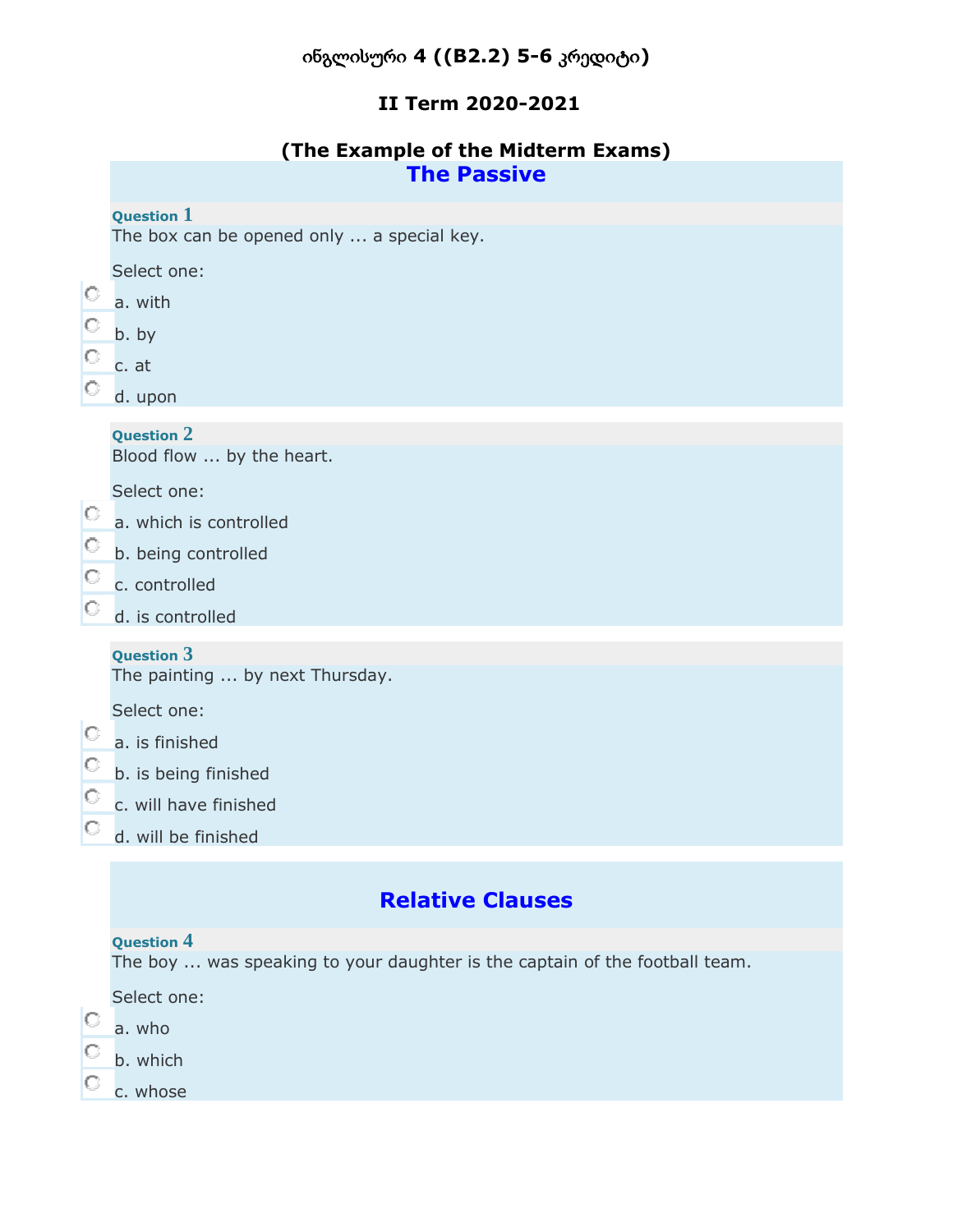| IO                     | d. whom                                                                                                                                               |
|------------------------|-------------------------------------------------------------------------------------------------------------------------------------------------------|
| $\circ$<br>O<br>О<br>O | <b>Question 5</b><br>He's got two brothers, one of  lives in the USA.<br>Select one:<br>a. whom<br>b. which<br>c. whose<br>d. that                    |
| О<br>O<br>O<br>O       | <b>Question 6</b><br>Einstein is the person  showed that time can speed up and slow down.<br>Select one:<br>a. which<br>b. who<br>c. whose<br>d. whom |
|                        | <b>Causative form</b>                                                                                                                                 |
| $\circ$<br>O<br>O<br>O | <b>Question 7</b><br>They the wedding invitations printed last week.<br>Select one:<br>a. have<br>b. are having<br>c. had<br>d. have had              |
|                        | <b>Question 8</b><br>He had  the carpet cleaned that morning and it looked as good as new.<br>Select one:                                             |

- a. has
- $\overline{\text{O}}$  b. have
- $\circ$  c. had
- $\overline{C}$  d. is having

#### **Question 9**

He ... an extra set of keys cut after Bill moved in.

#### Select one: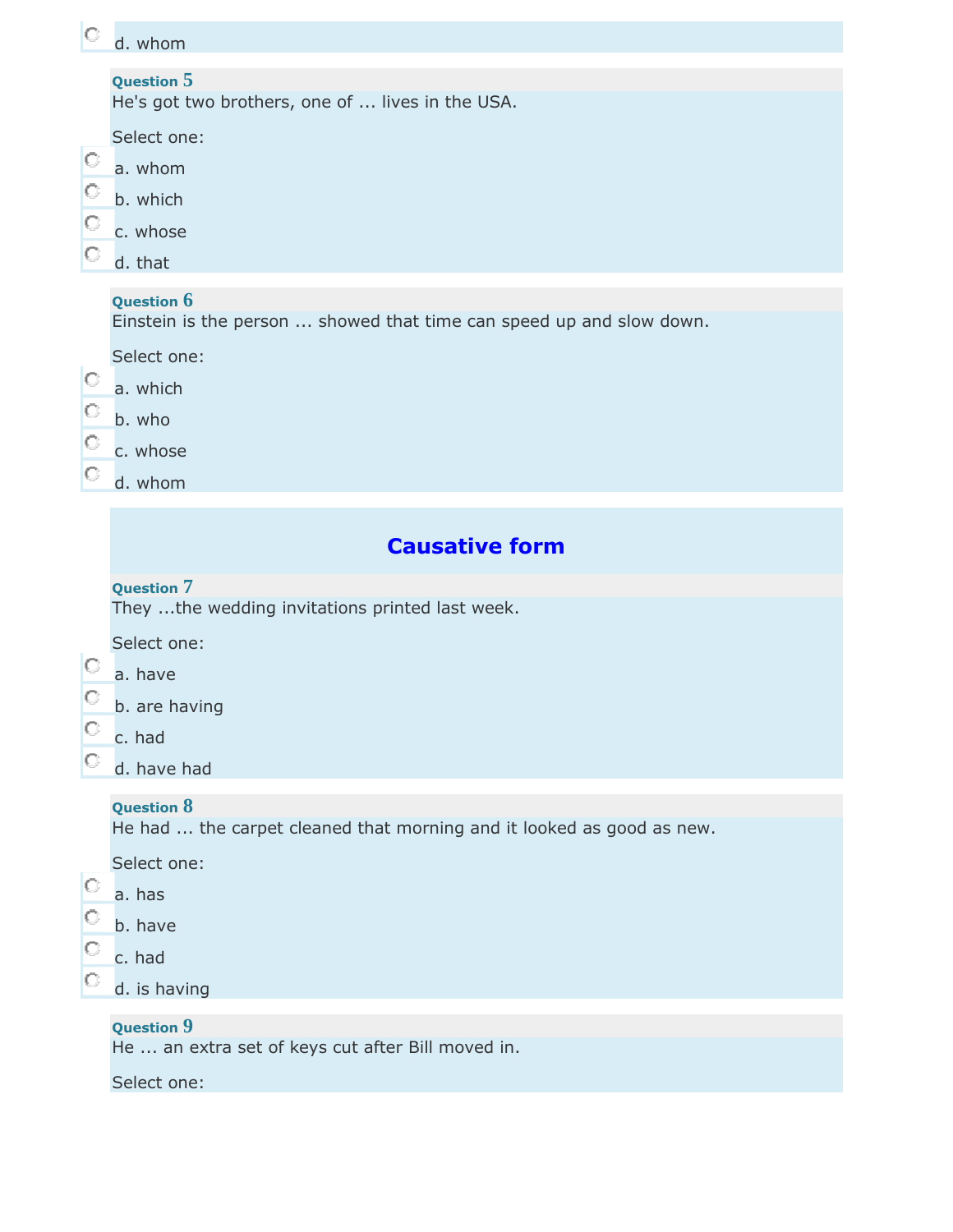| O<br>$\circ$                             | a. has<br>b. is having<br>c. has been having                                                                                                            |
|------------------------------------------|---------------------------------------------------------------------------------------------------------------------------------------------------------|
| O                                        | d. had<br><b>Reported Speech</b>                                                                                                                        |
| $\circ$<br>$\circ$<br>$\circ$<br>$\circ$ | <b>Question 10</b><br>Carol asked me if you  the film.<br>Select one:<br>a. already see<br>b. had already seen<br>c. already saw<br>d. has already seen |
| O<br>$\circ$<br>O                        | <b>Question 11</b><br>He said that he  to school.<br>Select one:<br>a. will go<br>b. shall go<br>c. goes<br>d. would go                                 |
| $\circ$<br>$\frac{1}{\overline{1}}$      | <b>Question 12</b><br>They told me Anna Smith  in London.<br>Select one:<br>a. live<br>b. lives<br>c. lived<br>d. is living                             |
|                                          | <b>Phrasal Verbs</b><br><b>Question 13</b>                                                                                                              |
|                                          | The party is a secret, so  in mind you shouldn't tell anyone.<br>Select one:<br>a. keep                                                                 |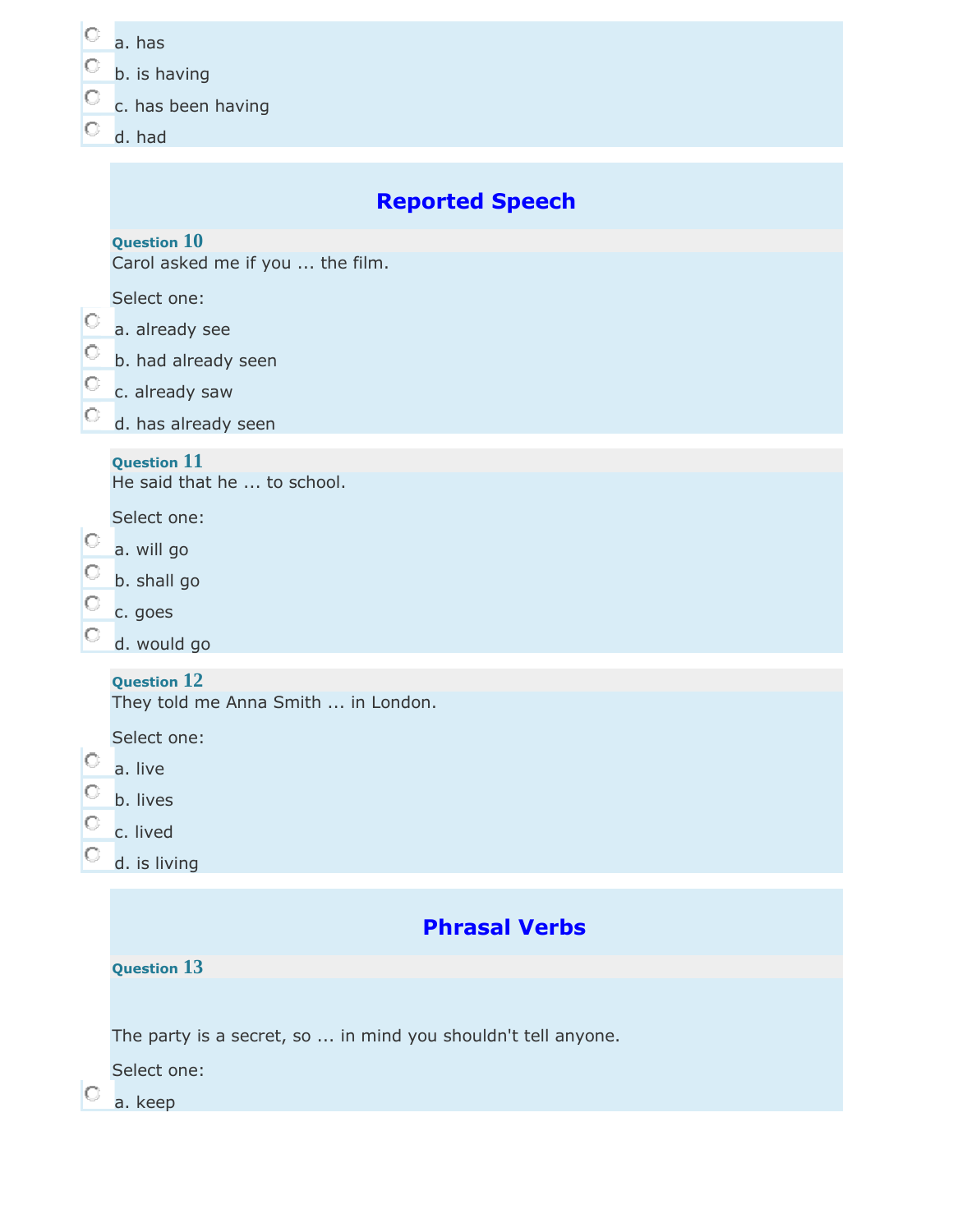|         | b. put                                                                                                            |
|---------|-------------------------------------------------------------------------------------------------------------------|
|         | c. store                                                                                                          |
|         | d. hold                                                                                                           |
|         | <b>Question 14</b><br>When travelling by airplane, keep in  that your luggage shouldn't be more than 20<br>kilos. |
|         | Select one:                                                                                                       |
| O       | a. thought                                                                                                        |
| O       | b. mind                                                                                                           |
| O       | c. reason                                                                                                         |
| O       | d. idea                                                                                                           |
|         | <b>Question 15</b><br>If our supplies hold , we will camp here for another week.                                  |
|         | Select one:                                                                                                       |
| O       | a. out                                                                                                            |
| $\circ$ | b. back                                                                                                           |
|         | c. in                                                                                                             |
|         | d. to                                                                                                             |
|         | <b>Choose the correct word (form).</b>                                                                            |
|         |                                                                                                                   |
|         | Question $16$                                                                                                     |
|         | differences between the two groups of students.<br>There are no ____                                              |
| O       | Select one:                                                                                                       |
| O       | a. significance                                                                                                   |
|         | b. significant                                                                                                    |

- $\overline{\text{c}}$  c. significantly
- d. signify

# **Question 17**

High doses of \_\_\_\_\_\_\_\_\_\_\_\_\_\_\_\_\_\_\_\_\_\_damage cells.

Select one:

- $\overline{\text{a}}$ . radiate
- $\circ$ b. radiation
- $\circ$ c. radiant
- $\circ$ d. radiantly

# **Question 18**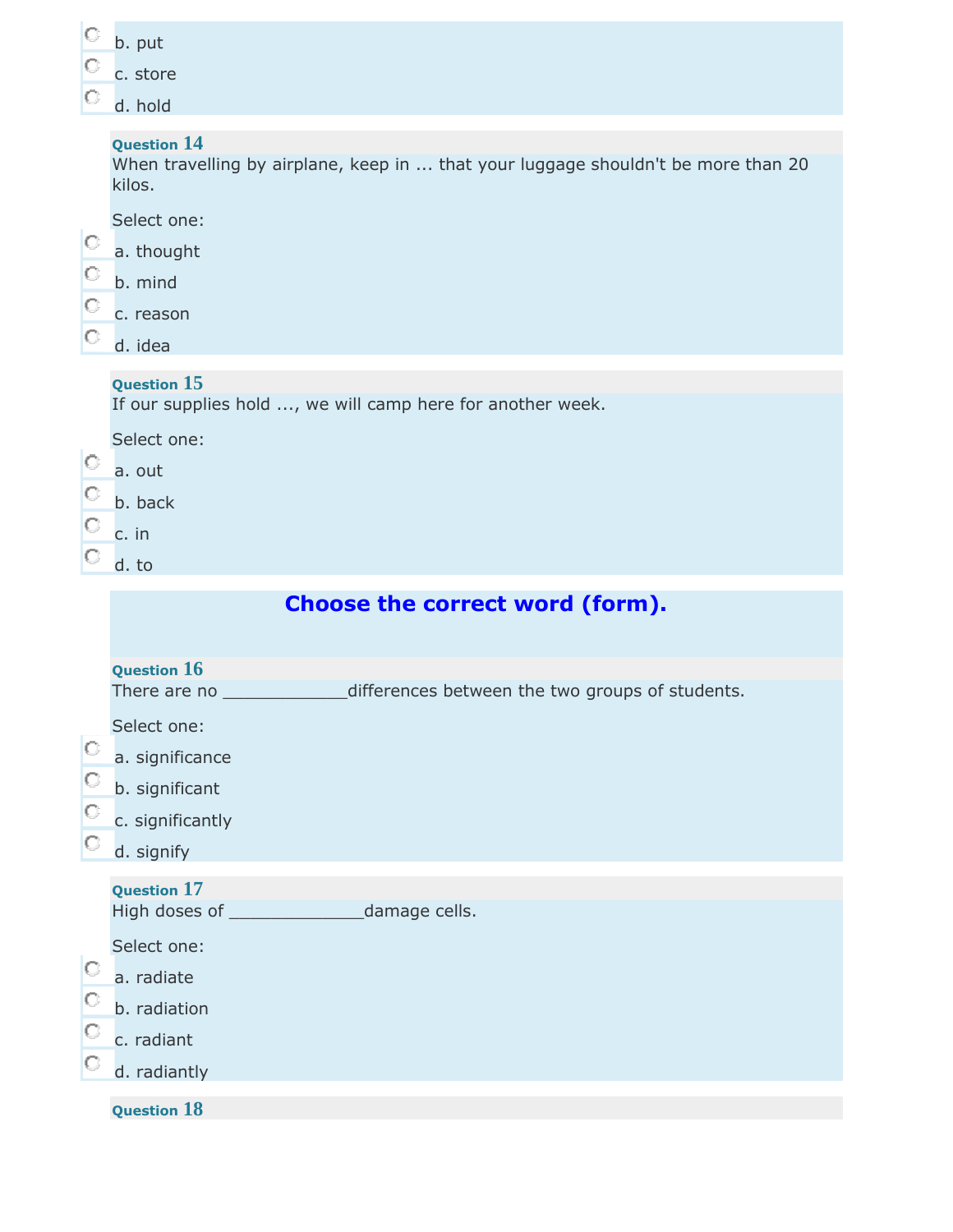| $\circ$<br>O.<br>O | Select one:                             |                                                                                      |  |
|--------------------|-----------------------------------------|--------------------------------------------------------------------------------------|--|
|                    | a. erect                                |                                                                                      |  |
|                    | b. erection                             |                                                                                      |  |
|                    | c. erected                              |                                                                                      |  |
| O                  | d. erecting                             |                                                                                      |  |
|                    |                                         | <b>Choose the correct word.</b>                                                      |  |
|                    | <b>Question 19</b><br>wedding ceremony. | It is traditional in the West for the couple to exchange ________________ during the |  |
| O.<br>$\circ$      | Select one:                             |                                                                                      |  |
|                    | a. bracelets                            |                                                                                      |  |
|                    | b. jewels                               |                                                                                      |  |
| O<br>O             | c. diamonds                             |                                                                                      |  |
|                    | d. rings                                |                                                                                      |  |
|                    | <b>Question 20</b>                      |                                                                                      |  |
|                    |                                         |                                                                                      |  |
|                    |                                         | Today in Havana, it will be hot, dry and______________.                              |  |
| $\circ$            | Select one:                             |                                                                                      |  |
| O                  | a. rainy                                |                                                                                      |  |
| О                  | b. sunny                                |                                                                                      |  |
|                    | c. freezing                             |                                                                                      |  |
|                    | d. snowy                                |                                                                                      |  |
|                    | <b>Question 21</b>                      | My brother is ________________. His hobby is mountain climbing.                      |  |
|                    | Select one:                             |                                                                                      |  |
| O                  | a. brave                                |                                                                                      |  |
| $\circ$            | b. dependable                           |                                                                                      |  |
| O                  | c. reliable                             |                                                                                      |  |
|                    | d. generous                             |                                                                                      |  |

# **Choose synonyms for the underlined words.**

#### **Question 22**

He felt a sharp pain in his knee.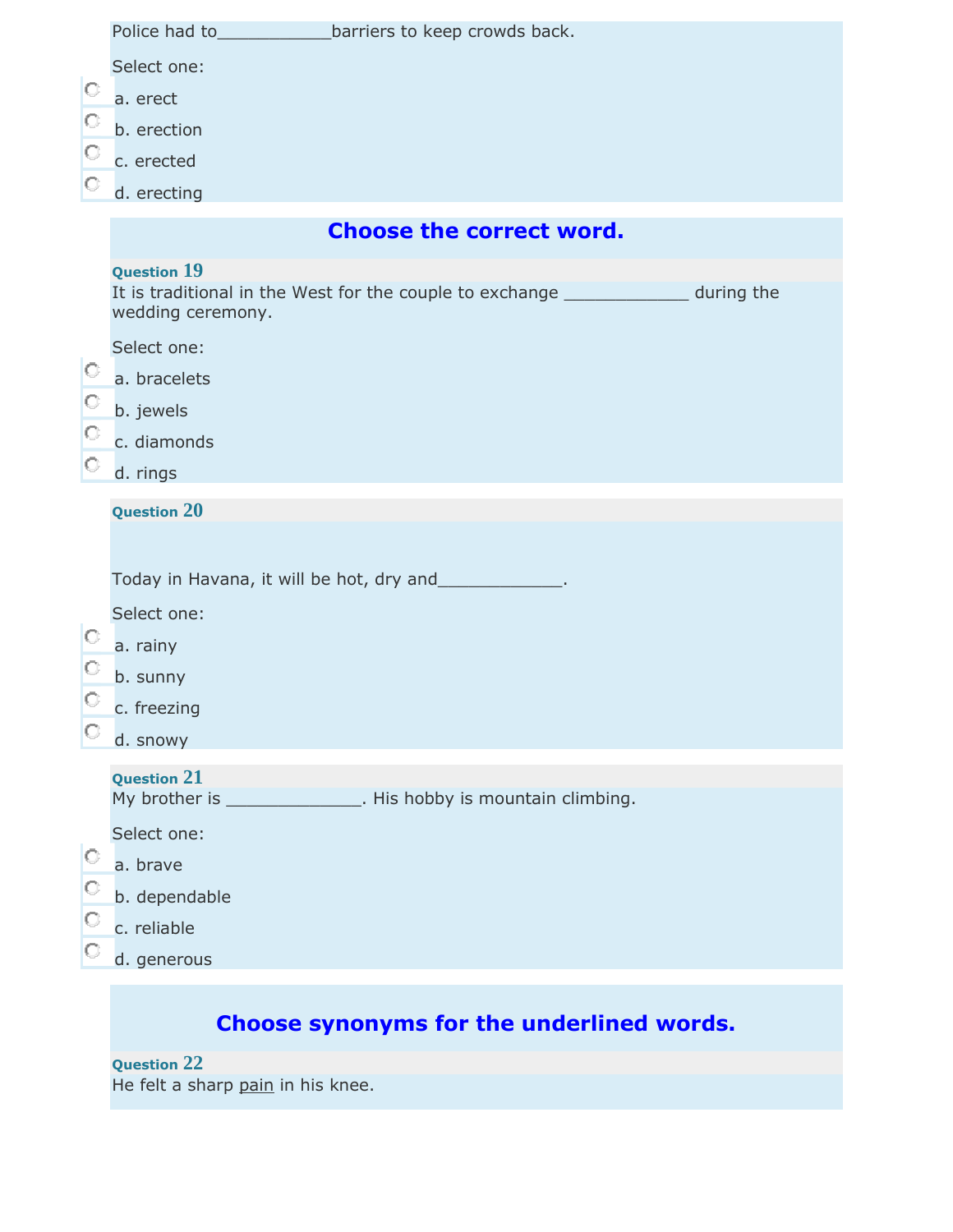|  |  | Select one: |  |
|--|--|-------------|--|
|--|--|-------------|--|

- a. ache
- b. feeling
- O c. illness
- O d. disease

**Question 23**

I felt healed by his love.

Select one:

- 0. a. helped
- О b. encouraged
- О c. cured
- d. rescued

#### **Question 24**

Kate gave him a grateful smile.

Select one:

- O a. thoughtful
- O b. careful
- 0. c. thankful
- 0. d. helpful

#### **Read the text and the questions below. For each questions mark correct latter: A,B,C or D. The Artist**

People think being an artist must be a wonderful way to earn one's living. And of course, there are lots of great things about working for oneself, at home alone, even in an old studio like mine. What I really like is that nobody tells me what time to start in the morning.I like to paint as soon as I wake up, which is always early, but isn't the same time every day. And nobody tells me what to wear, or whether I can take the afternoon off and go to a football match. But then, I have no one to chat with when I'm bored, no one to discuss last night's match with during the office lunch hour. Sure, I can spend the cycling or gardening if I choose. But the work will still be there when I do finally get back home. Unfortunately, working at home means that people can always find me ,whether I'm bored or not, and once I've answered the doorbell, it's too late –my thoughts have been interrupted. No one would dream of calling in if I worked in an office, but I find myself listening to friends' troubles. As they talk my ideas disappear and I feel increasingly stressed thinking of my work waiting to be done. However, when I hear the traffic news on the radio, and imagine my friends sitting miserably in their cars in a jam, feeling bored, or waiting unhappily for an overcrowded tram in the win, I realize that I really haven't got much to